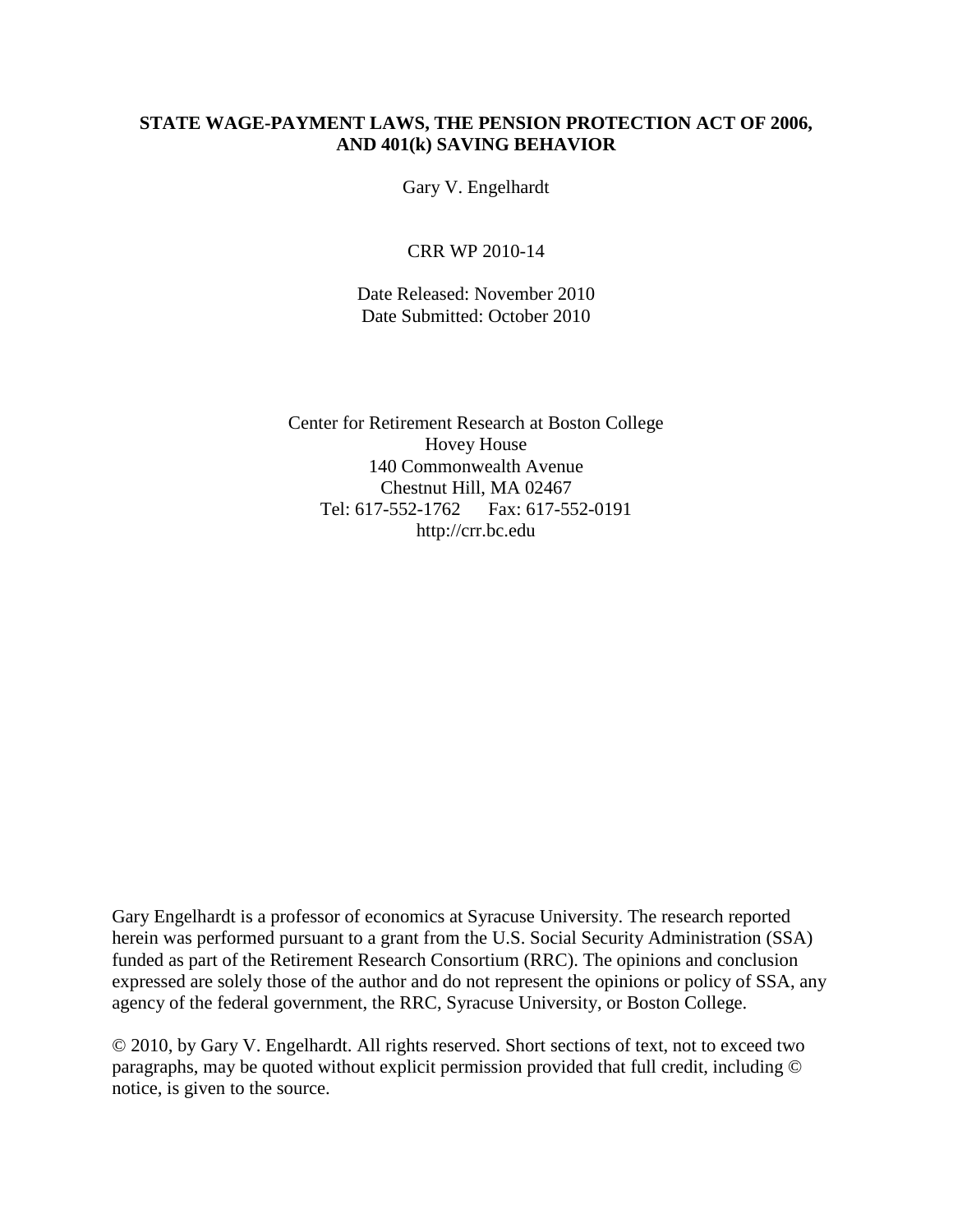#### *About the Center for Retirement Research*

The *Center for Retirement Research at Boston College*, part of a consortium that includes parallel centers at the University of Michigan and the National Bureau of Economic Research, was established in 1998 through a grant from the Social Security Administration. The Center's mission is to produce first-class research and forge a strong link between the academic community and decision makers in the public and private sectors around an issue of critical importance to the nation's future. To achieve this mission, the Center sponsors a wide variety of research projects, transmits new findings to a broad audience, trains new scholars, and broadens access to valuable data sources.

#### **Center for Retirement Research at Boston College** Hovey House 140 Commonwealth Avenue Chestnut Hill, MA 02467 phone: 617-552-1762 fax: 617-552-0191 e-mail: crr@bc.edu

crr.bc.edu

*Affiliated Institutions:* The Brookings Institution Massachusetts Institute of Technology Syracuse University Urban Institute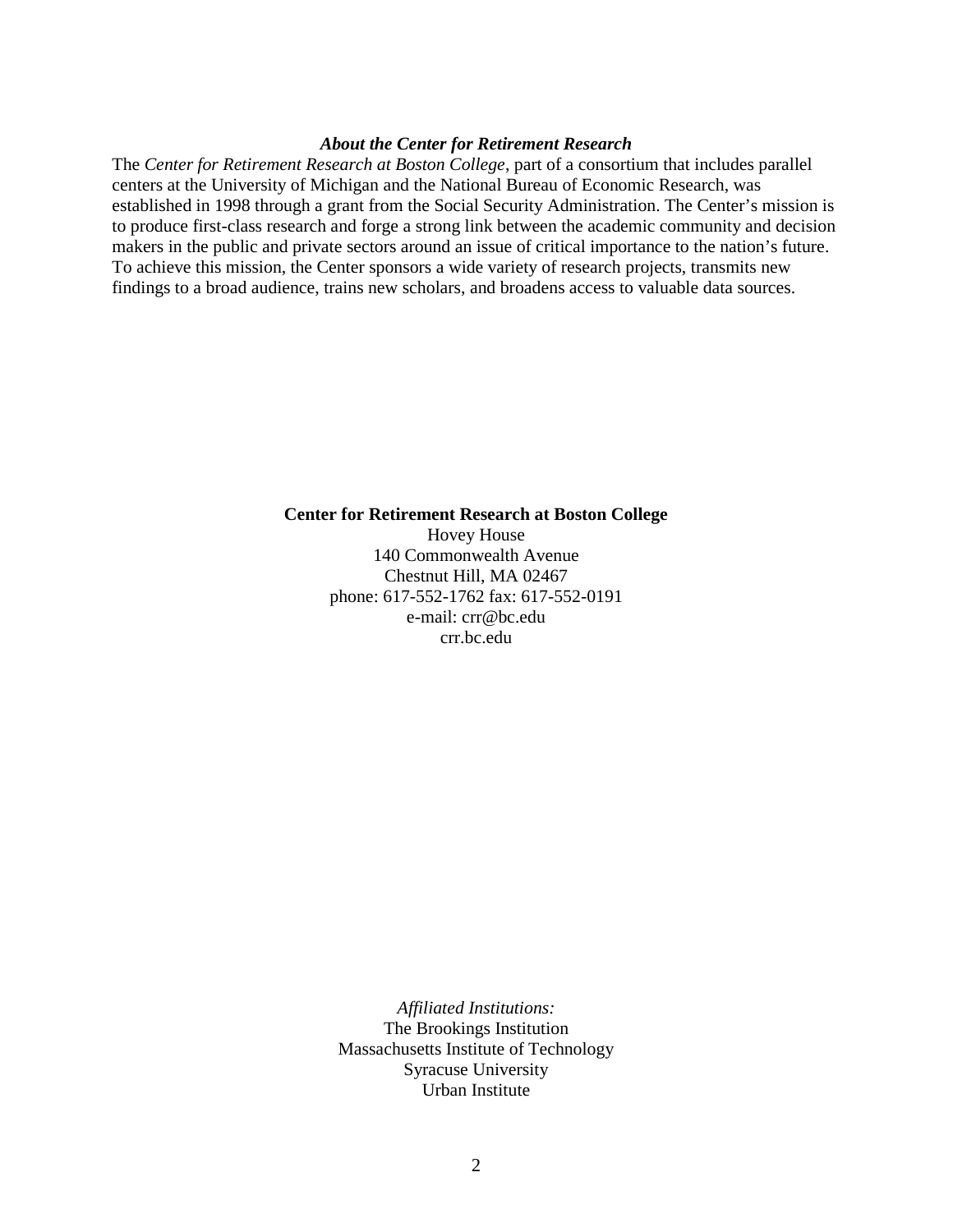#### **Abstract**

State wage-payment laws, which forbid deductions from wages and salaries without the written permission of the employee, constituted a binding constraint on firms' choices to adopt automatic enrollment in 401(k) plans prior to 2006. Since the passage of the Pension Protection Act of 2006, which clarified the legality of auto-enroll plans and superseded these state laws, 401(k) participation has been higher in states that previously required written permission.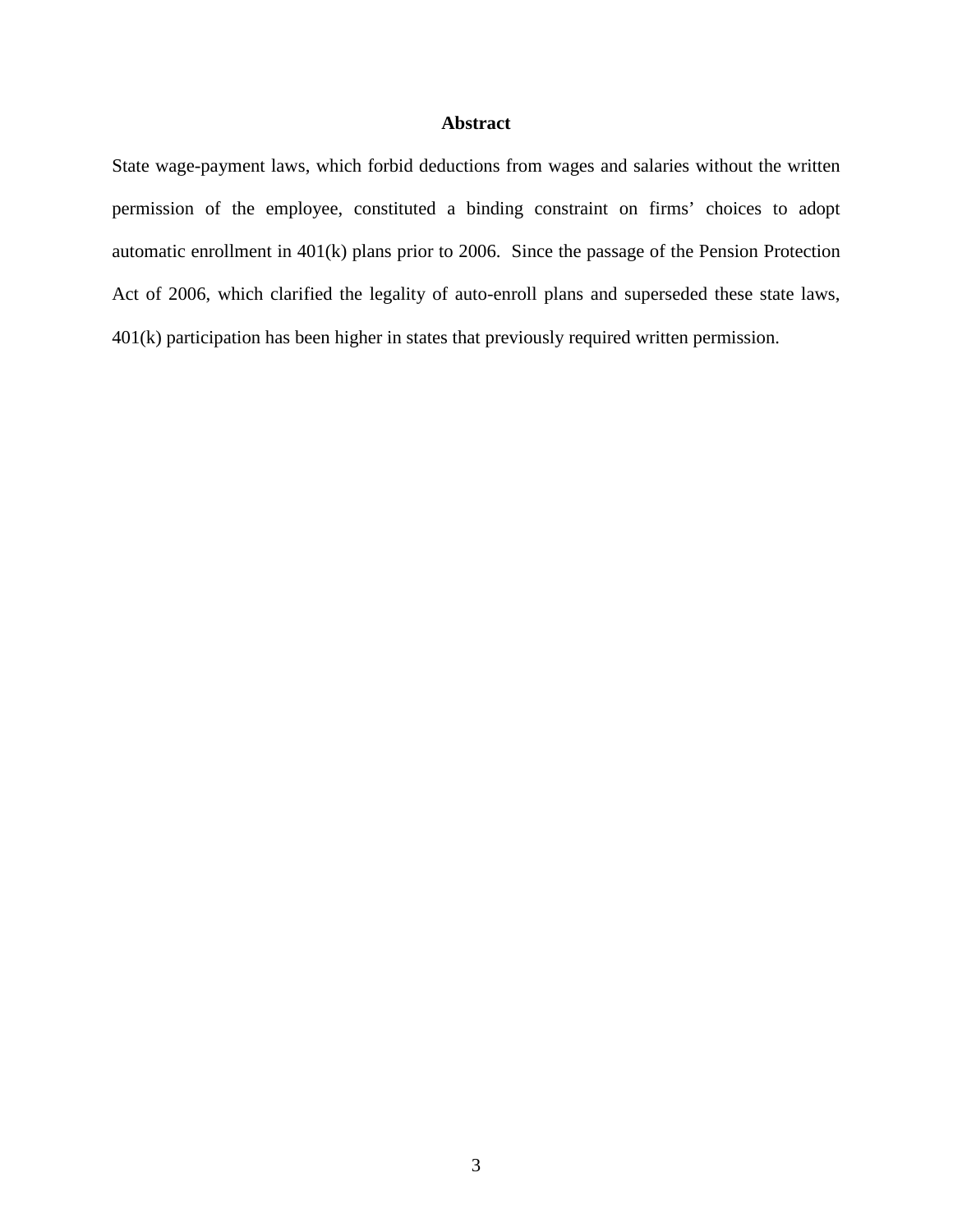#### **1. Introduction**

401(k) plans are the dominant form of employer-provided retirement saving in the United States. In the 1990s, some plans began to adopt automatic enrollment, whereby employees are defaulted into participating in and deferring salary through the plan, but may opt out. Despite research suggesting that automatic enrollment was highly effective in promoting employee retirement saving (e.g., Madrian and Shea, 2001), by 2005 less than 10 percent of plans had such a provision (U.S. Bureau of Labor Statistics, 2007).

Although the Internal Revenue Service (IRS) had issued rulings in 1998 and 2000 that automatic enrollment was permissible for newly hired and existing employees, respectively, an oft-cited reason in the industry and popular press for the reluctance of employers to adopt such plans was that this design ran counter to some states' wage-payment laws, which forbid wage deductions without the written permission of the employee, something not obtained explicitly in auto-designed plans. However, there has been no evidence that these concerns constituted a binding constraint on firms' pension choices.

I present evidence that these laws indeed significantly deterred the expansion of 401(k) participation through automatic enrollment. I focus on the impact of the Pension Protection Act of 2006 (PPA2006), which set forth federal rules for the legality of auto-enrolled plans that superseded any state wage-payment laws (Purcell, 2006), on 401(k) saving behavior in a panel of 703 mid-career individuals working for non-federal employers and who self-reported being eligible to participate in a  $401(k)$  $401(k)$  $401(k)$ .<sup>1</sup> Specifically, I use a natural experiment methodology and compare the  $401(k)$  participation and contributions of workers residing in states with wagepayment laws requiring written permission versus those in states without such laws before (2004) versus after (2008) passage of PPA2006.

 $\overline{a}$ 

<span id="page-3-0"></span><sup>&</sup>lt;sup>1</sup> Federal employees are exempt from state wage-payment laws.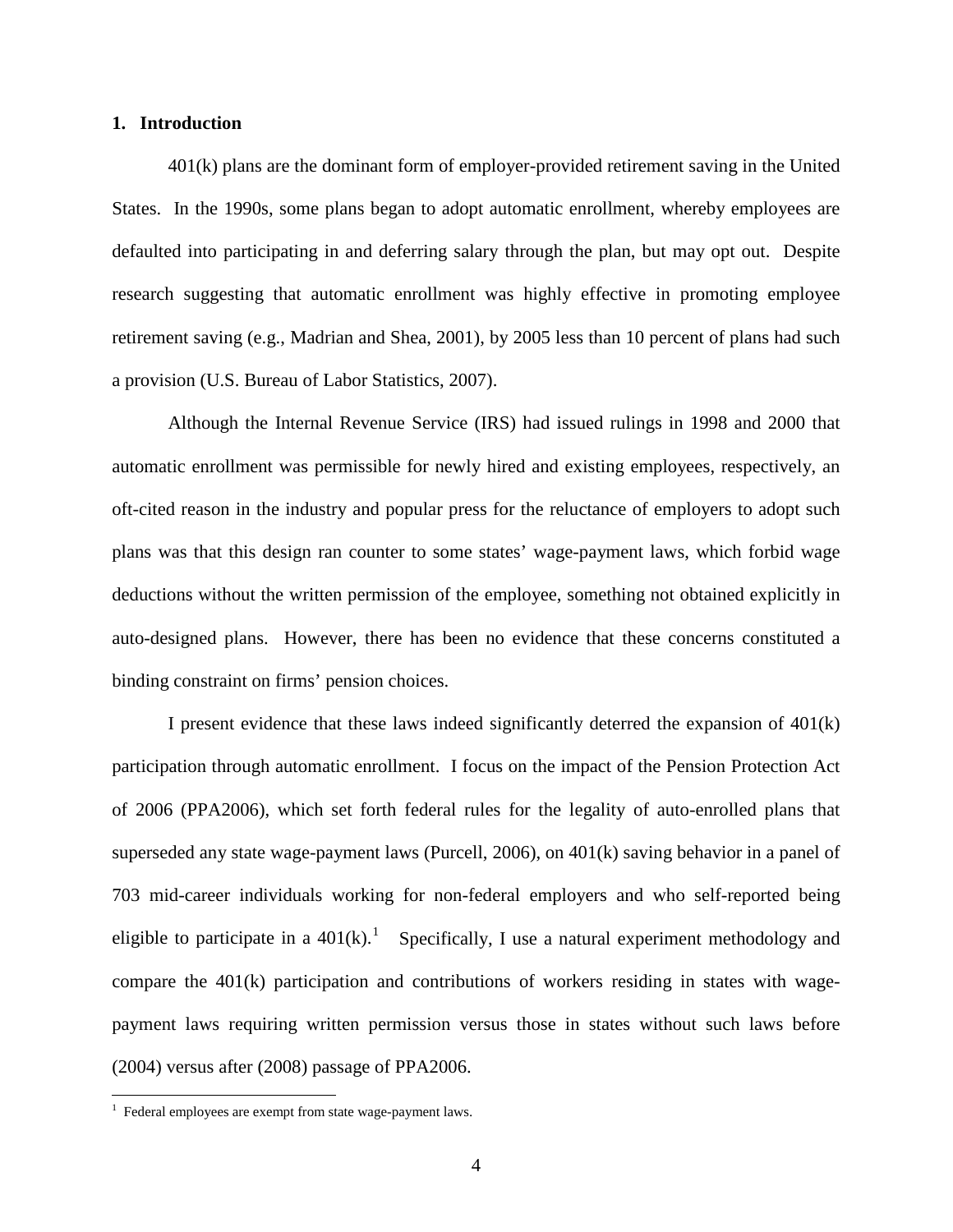#### **2. Descriptive Statistics and Estimation Framework**

Table 1 gives basic characteristics of the sample, which is drawn for calendar years 2004 and 2008 from the Early Baby Boomer (EBB) cohort of the Health and Retirement Study (HRS). The sample consists of individuals in their 40s and 50s, young enough so that automatic enrollment can have an impact on  $401(k)$  accumulations, but old enough that retirement is not a distant prospect. They are primarily white, married, with a college education.

As shown in Table 2, there are 26 states that ban wage deductions without written permission of the employee. In eight states, state employees are exempt from these laws; in seven states, local public sector employees are exempt. The final two columns of the table show combined administrative, criminal, and civil penalties for violations of the law. They range widely. In some states, like Connecticut, Delaware, and Hawaii, the fines are levied on the firm on a per-employee basis for the violation and are very steep. In other states, while illegal, deductions do not carry explicit fines. Overall, there is substantial cross-state variation in how states treat and penalize wage deductions.

Unfortunately, the HRS does not have direct measures of whether those individuals included in 401(k) plans were automatically enrolled. However, a number of recent studies have documented a strong, direct link between the passage of PPA2006 and subsequent substantial growth in auto-enrolled plans, including Nessmith, Utkus, and Young (2007) and VanDerhei (2010), among others. The former is based on administrative plan data at Vanguard on 50 large plans adopting automatic enrollment; the latter is based on a very large set of plans maintained by ICI/EBRI. Therefore, because of these findings, I take a reduced-form approach.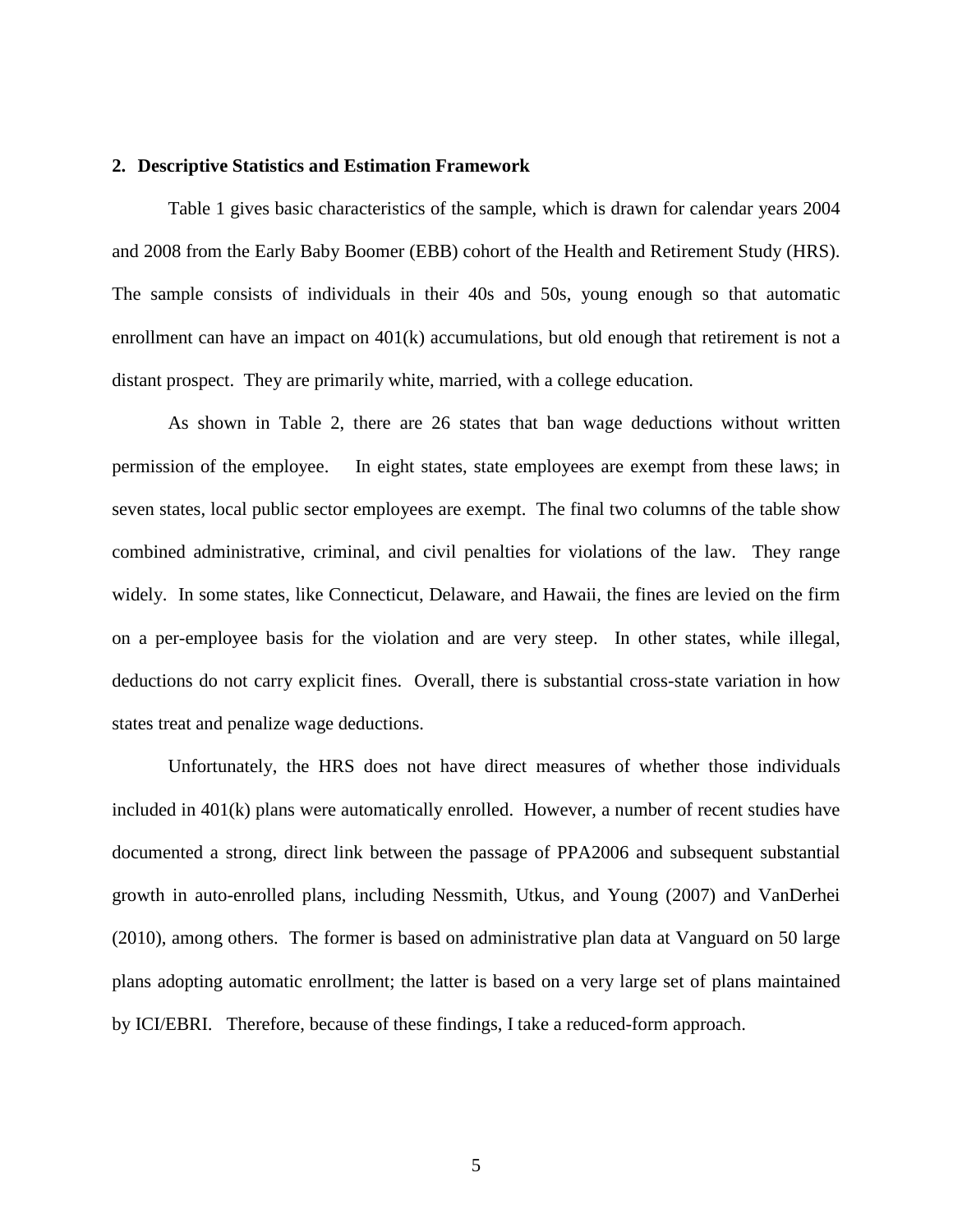Let  $i$  index the individual,  $s$  the state of residence, and  $t$  the calendar year, then I estimate the following econometric specification:

$$
C_{\rm{ist}} = \alpha \mathbf{x}_{\rm{ist}} + \beta \mathbf{\kappa}_{\rm{ist}} + \delta_1 y_{\rm{ist}} + \delta_2 y_{\rm{ist}}^2 + \gamma D_{\rm{ist}}^{Pension} + \theta D_{\rm{is}}^{Written} \times D_t^{After 2006} + u_{\rm{ist}}.
$$
 (1)

The dependent variable, *C*, is 401(k)-saving outcome, modeled as a function of **x** , a set of controls for demographics (including a constant), **κ** , employment characteristics, a quadratic in earnings, *y*, a dummy variable for other (non-401(k)) pension coverage on the job,  $D^{Pension}$ , and an interaction term. The first factor in this term,  $D^{Written}$ , is a dummy variable that takes on a value of one if the individual's employer is required by state law to obtain written permission before making salary deferrals, and zero otherwise. State of residence was determined using the HRS restricted-access geo-code files. The second factor,  $D^{After 2006}$ , is a dummy variable that takes on a value of one if the calendar year is after 2006 (post-PPA) and zero otherwise (pre-PPA).

The disturbance term, *u* , is modeled as

$$
u_{ist} = v_i + \psi_s + \xi_t + \varepsilon_{ist}, \qquad (2)
$$

in which  $\psi$  is a vector of state dummies,  $\xi$  is a calendar-year dummy that takes on a value of one after 2006 and zero otherwise, and  $\varepsilon$  is white noise. The term  $v$  in (2) is an individualspecific 401(k) saving effect that is treated as a normally distributed random variable. The primary objective is to obtain consistent estimates of  $\theta$ , which measures the differential impact of working for an employer subject to wage-payment laws requiring written permission, before versus after the adoption of PPA2006, holding earnings, other pension coverage, and other factors constant. Hence, estimates of  $\theta$  are akin to difference-in-difference estimates of the impact of the Act and, once the state and calendar-year effects are included in (2), are identified primarily by state-by-calendar-year variation in the opportunity to adopt auto-enrollment 401(k)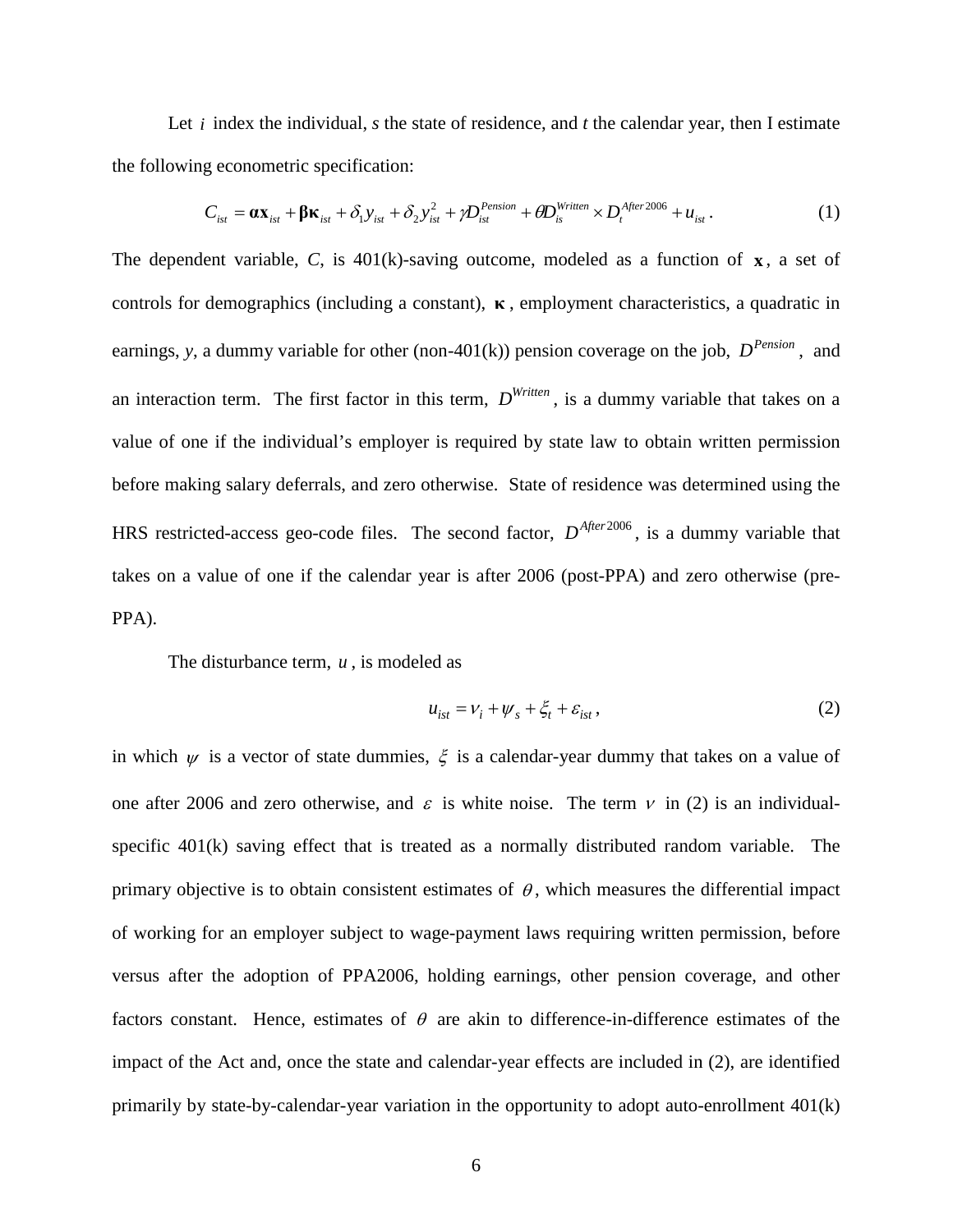plans promoted by the passage of the PPA2006. In addition, there is some within-state-by-year variation in the interaction term, because some states requiring permission exempted certain classes of workers (see Table 2).

#### **3. Empirical Findings**

Column 1 of Table 3 shows the baseline random-effects probit parameter estimates, omitting the demographic and employment characteristics, with marginal effects in brackets. Controlling for state, year, other pension coverage, and earnings, on average,  $401(k)$ participation was 9.7 percentage points higher for workers in states requiring written permission (relative to those in states that did not) after (relative to before) the law change. This estimated impact is robust to the inclusion of the demographic factors (dummies for age, white, female, married, widowed/divorced, some college, and college graduate – in column 2), but falls to just under 7 percentage points with the inclusion of the employment characteristics (union, firm size, industry, occupation, and job tenure).

If these estimates are truly picking up the impact of the state laws as constraints on firm pension choice, then participation after PPA2006 should be differentially higher in states with stiffer penalties for wage-payment violations. I find evidence of this in the final column, in which the penalty figures in columns 3 and 4 of Table 2 are expressed on a per-employee basis and (triple-) interacted with  $D_{is}^{Written} \times D_{t}^{After 2006}$ . Participation is 4.2 percentage points higher after 2006 in states that require permission but impose no penalties, and increases by 6.8 percentage points with each \$100 of penalty per employee, a rather substantial effect. These results suggest that state wage-payment laws constituted a binding constraint on firms' pension choices to adopt auto-enroll plans.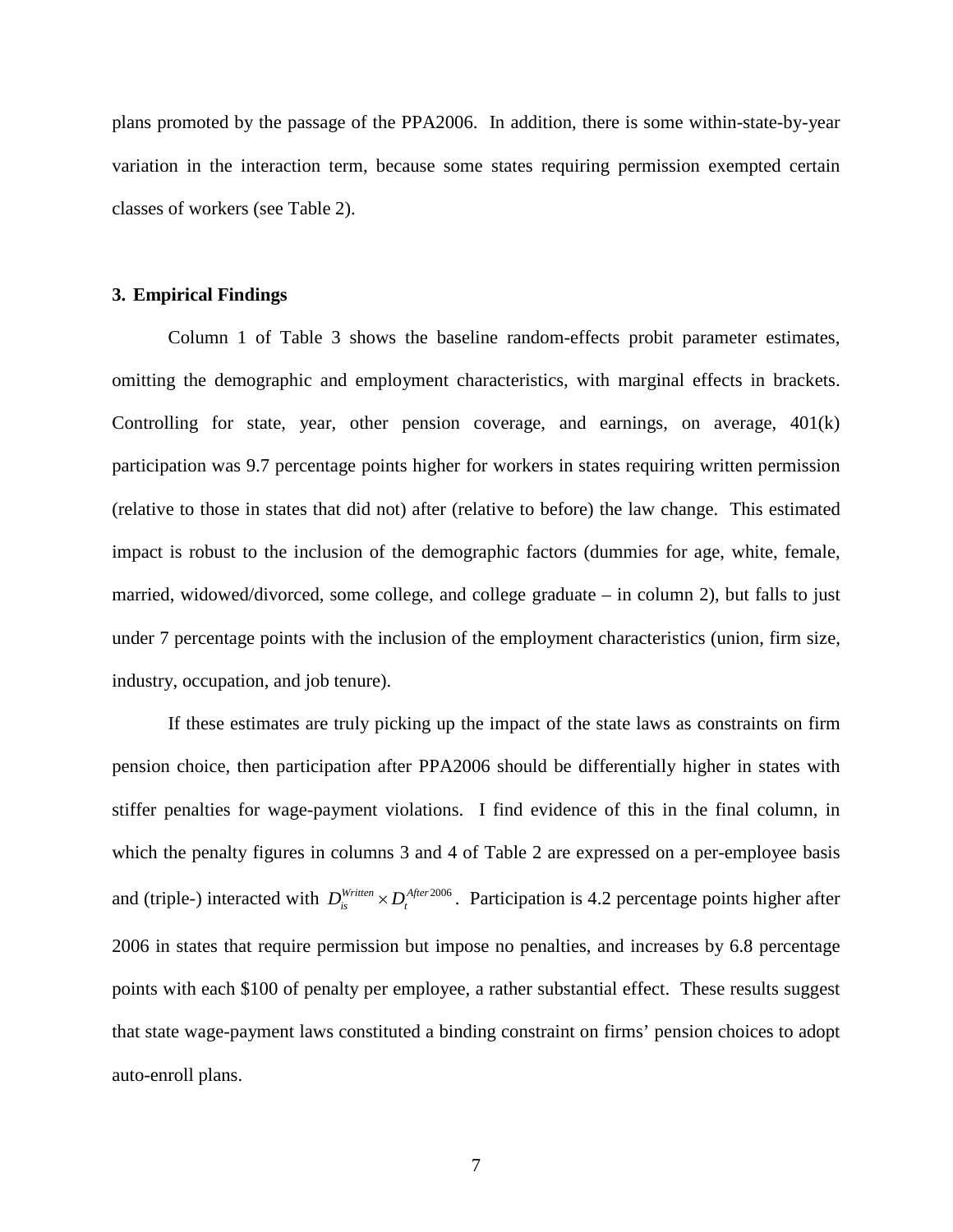Table 4 shows random-effects two-limit Tobit estimates of  $\theta$  in (1)-(2) from the same specifications as in Table 3, but when the dependent variable is the dollar amount of the 401(k) contribution (the lower limit is zero; the upper limit is determined by IRS contribution limits). There is little impact on 401(k) contribution amounts, indicating contribution rates under autoenrollment were similar for workers in opt-in plans. Overall, these results suggest that PPA2006 broadened, rather than deepened, retirement saving through 401(k) plans in those states with binding wage-payment laws.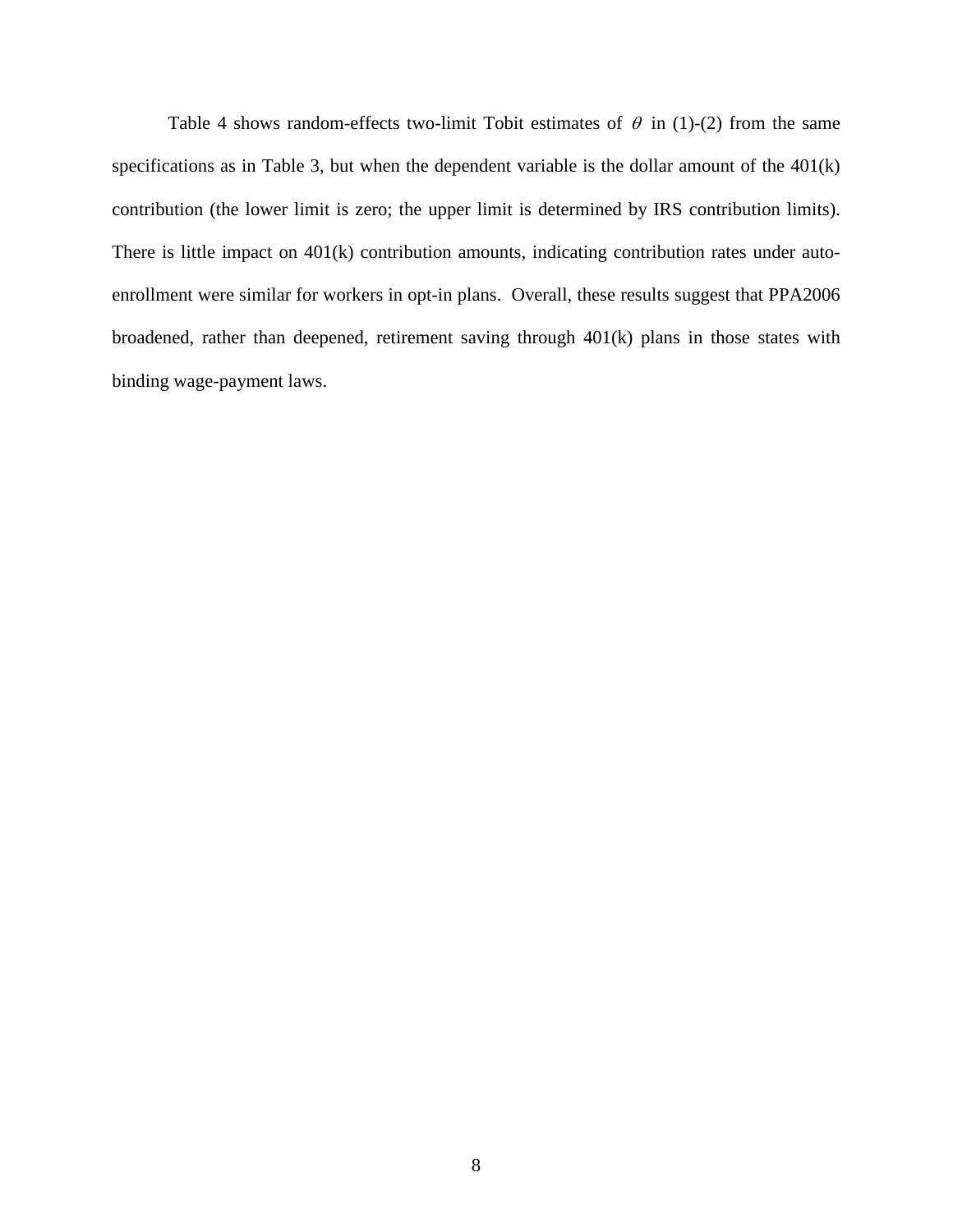#### **References**

- Madian, Brigitte C., and Dennis F. Shea, "The Power of Suggestion: Inertia in 401(k) Participation and Savings Behavior," *Quarterly Journal of Economics* 116:4 (2001): 1149-87.
- Nessmith, William E., Stephen P. Utkus, and Jean Young, "Measuring the Effectiveness of Automatic Enrollment," Vanguard Center for Retirement Research, Volume 31, Philadelphia, PA, 2007.
- Purcell, Patrick, "Automatic Enrollment in 401(k) Plans," Congressional Research Service Report RS21954, Washington, D.C., 2006.
- U.S. Bureau of Labor Statistics, "National Compensation Survey: Employee Benefits in Private Industry in the United States, 2005" Washington, D.C., 2007.
- VanDerhei, Jack, "The Impact of Automatic Enrollment in 401(k) Plans on Future Retirement Accumulations," Employee Benefit Research Institute, Washington, D.C., 2010.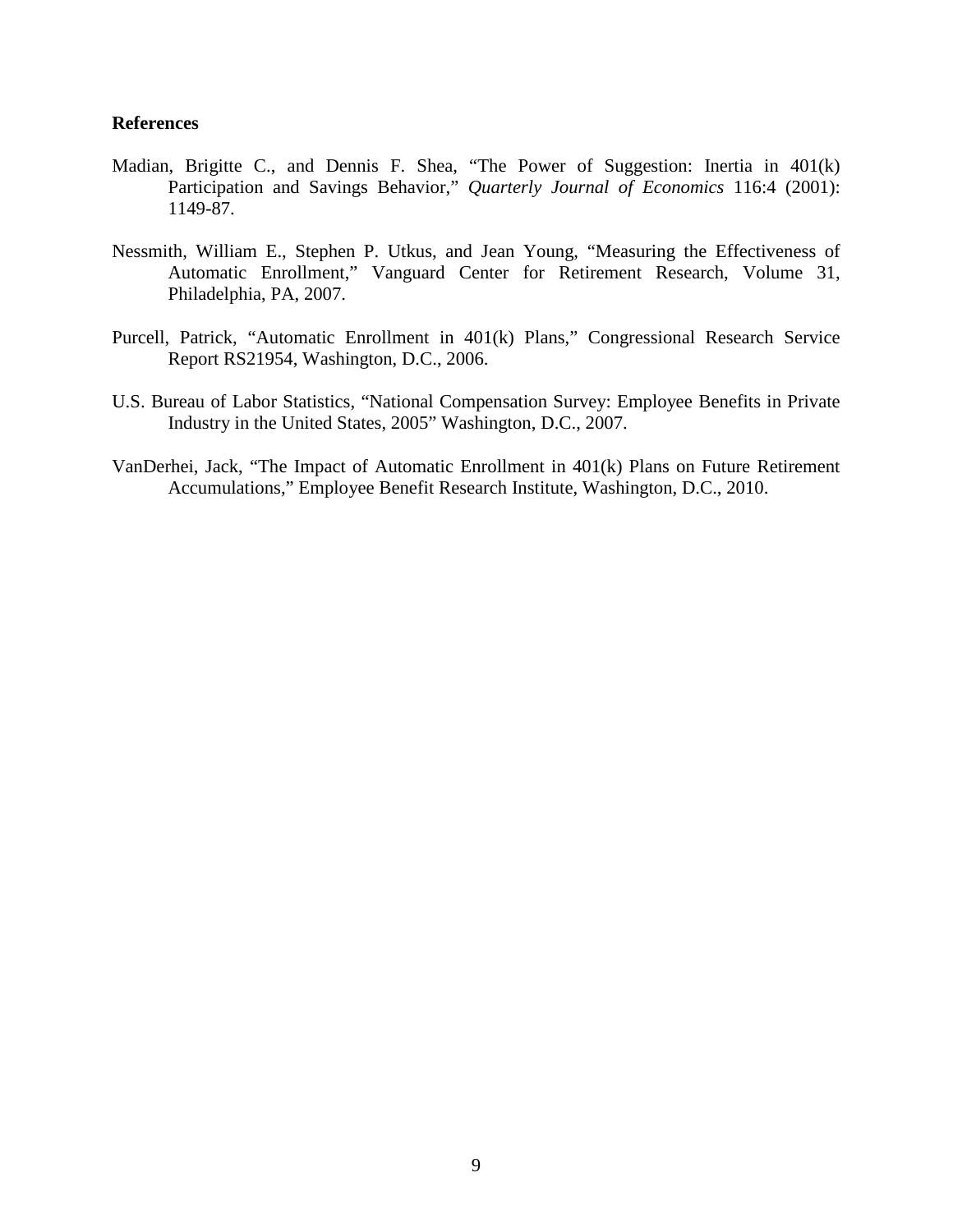|                                                                     | (1)    | (2)                   |
|---------------------------------------------------------------------|--------|-----------------------|
| Variable                                                            | Mean   | Standard<br>Deviation |
|                                                                     |        |                       |
| Dummy if Contributes to $401(k)$                                    | 0.681  |                       |
| Amount of Contribution (in \$2008)                                  | 3800   | 5,377                 |
| Earnings (in \$2008)                                                | 64,848 | 65,416                |
| Dummy if State Requires Written<br>Permission <b>×After PPA2006</b> | 0.25   |                       |
| Age                                                                 | 53.4   | 3.9                   |
| White                                                               | 0.80   |                       |
| Female                                                              | 0.51   |                       |
| Married                                                             | 0.79   |                       |
| Widowed/Divorced                                                    | 0.16   |                       |
| Some College                                                        | 0.31   |                       |
| College Graduate                                                    | 0.38   |                       |
| Number of Children                                                  | 2.4    | 1.7                   |
| Union                                                               | 0.21   |                       |
| Firm Size (in thousands)                                            | 20.3   | 139.7                 |
| Other pension coverage                                              | 0.56   |                       |

Table 1 Sample Mean and Standard Deviation for Selected Variables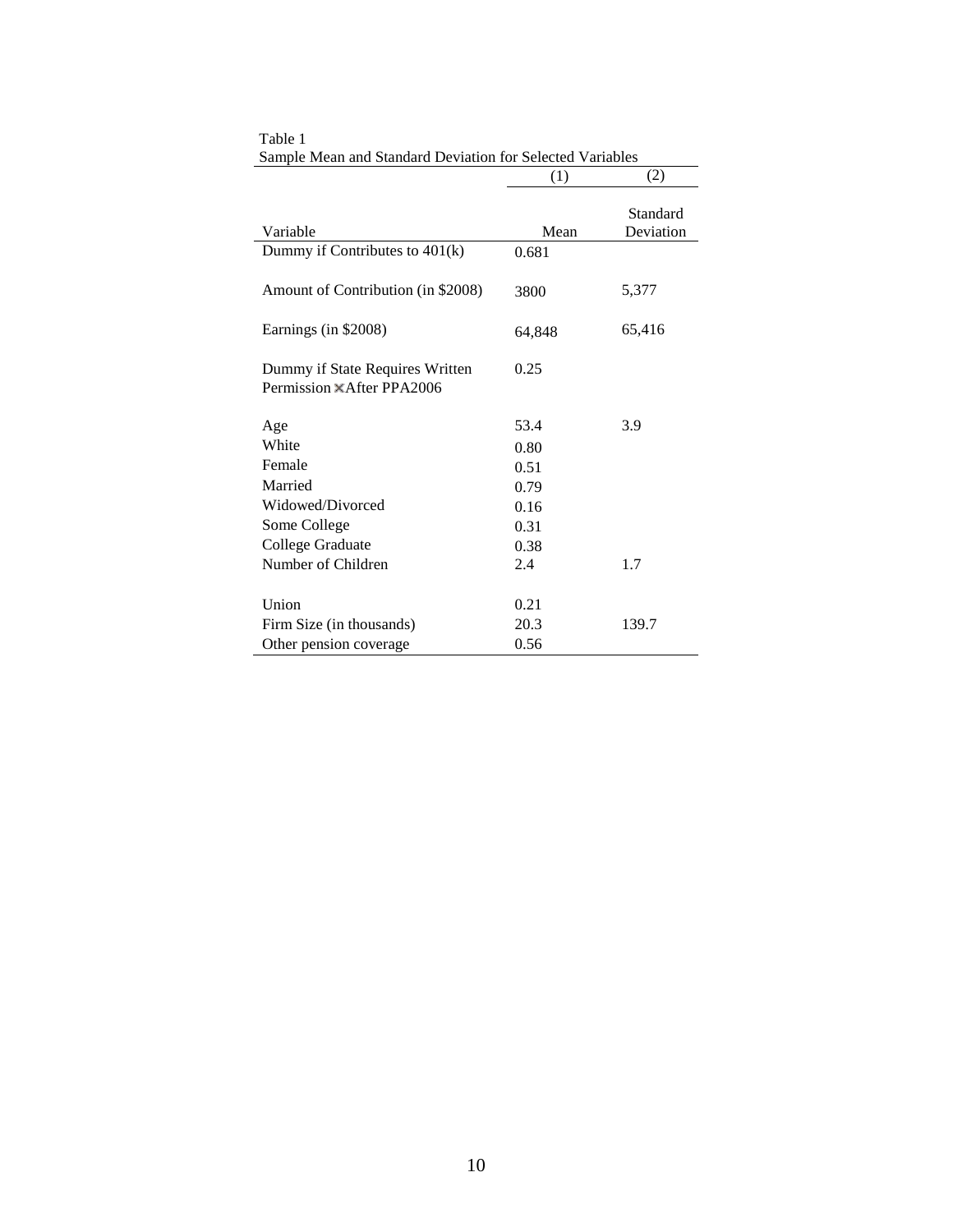|                | (1)            | (2)            | (3)                            | (4)              | (5)              |
|----------------|----------------|----------------|--------------------------------|------------------|------------------|
|                | <b>State</b>   | Local          |                                | Penalty          |                  |
|                | Employees      | Employees      |                                | \$) Per          | Lump-Sum         |
| State          | Exempt         | Exempt         | Other Exemptions               | Employee         | Penalty (\$)     |
| Arizona        | N <sub>o</sub> | N <sub>o</sub> |                                | $\Omega$         | $\mathbf{0}$     |
| California     | Yes            | Yes            |                                | 100              | $\theta$         |
| Connecticut    | N <sub>o</sub> | No             |                                | 5000             | $\boldsymbol{0}$ |
| Delaware       | Yes            | Yes            |                                | 5000             | $\boldsymbol{0}$ |
| Hawaii         | Yes            | Yes            |                                | 10000            | $\boldsymbol{0}$ |
| Iowa           | N <sub>o</sub> | No             |                                | $\Omega$         | 500              |
| Idaho          | No             | N <sub>o</sub> |                                | $\Omega$         | 500              |
| Illinois       | Yes            | No             |                                | $\boldsymbol{0}$ | 500              |
| Kansas         | N <sub>o</sub> | No             |                                | $\boldsymbol{0}$ | $\boldsymbol{0}$ |
| Kentucky       | N <sub>o</sub> | N <sub>o</sub> |                                | $\overline{0}$   | $\mathbf{0}$     |
|                |                |                | Less than 10 employees in Oil, | $\Omega$         | 500              |
| Louisiana      | No             | No             | Manufacturing, and Mining      |                  |                  |
| Maryland       | N <sub>o</sub> | N <sub>o</sub> |                                | $\boldsymbol{0}$ | 1000             |
| Michigan       | N <sub>o</sub> | No             |                                | $\Omega$         | $\boldsymbol{0}$ |
| North Carolina | Yes            | Yes            |                                | 250              | $\mathbf{0}$     |
| North Dakota   | N <sub>o</sub> | N <sub>o</sub> |                                | $\boldsymbol{0}$ | $\boldsymbol{0}$ |
| Nebraska       | N <sub>o</sub> | No             |                                | $\overline{0}$   | $\Omega$         |
| New Hampshire  | N <sub>o</sub> | N <sub>o</sub> |                                | $\overline{0}$   | 200              |
| New Jersey     | No             | No             |                                | $\boldsymbol{0}$ | 1000             |
| New York       | No             | N <sub>o</sub> |                                | $\Omega$         | 500              |
| Oregon         | N <sub>o</sub> | No             |                                | $\overline{0}$   | $\mathbf{0}$     |
| South Carolina | N <sub>o</sub> | No             |                                | 100              | $\Omega$         |
| Texas          | Yes            | Yes            |                                | $\mathbf{0}$     | 1000             |
| Utah           | Yes            | Yes            | Agriculture                    | $\theta$         | $\boldsymbol{0}$ |
| Virginia       | N <sub>o</sub> | No             |                                | 1000             | $\boldsymbol{0}$ |
| Vermont        | No             | No             |                                | 500              | $\Omega$         |
| Washington     | Yes            | Yes            |                                | $\boldsymbol{0}$ | 1000             |

| Table 2 |                                                            |
|---------|------------------------------------------------------------|
|         | States with Wage-Payment Laws Requiring Written Permission |

Note: Author's tabulations from Commerce Clearing House (CCH) state wage-payment law descriptions at [www.hrtools.com.](http://www.hrtools.com/)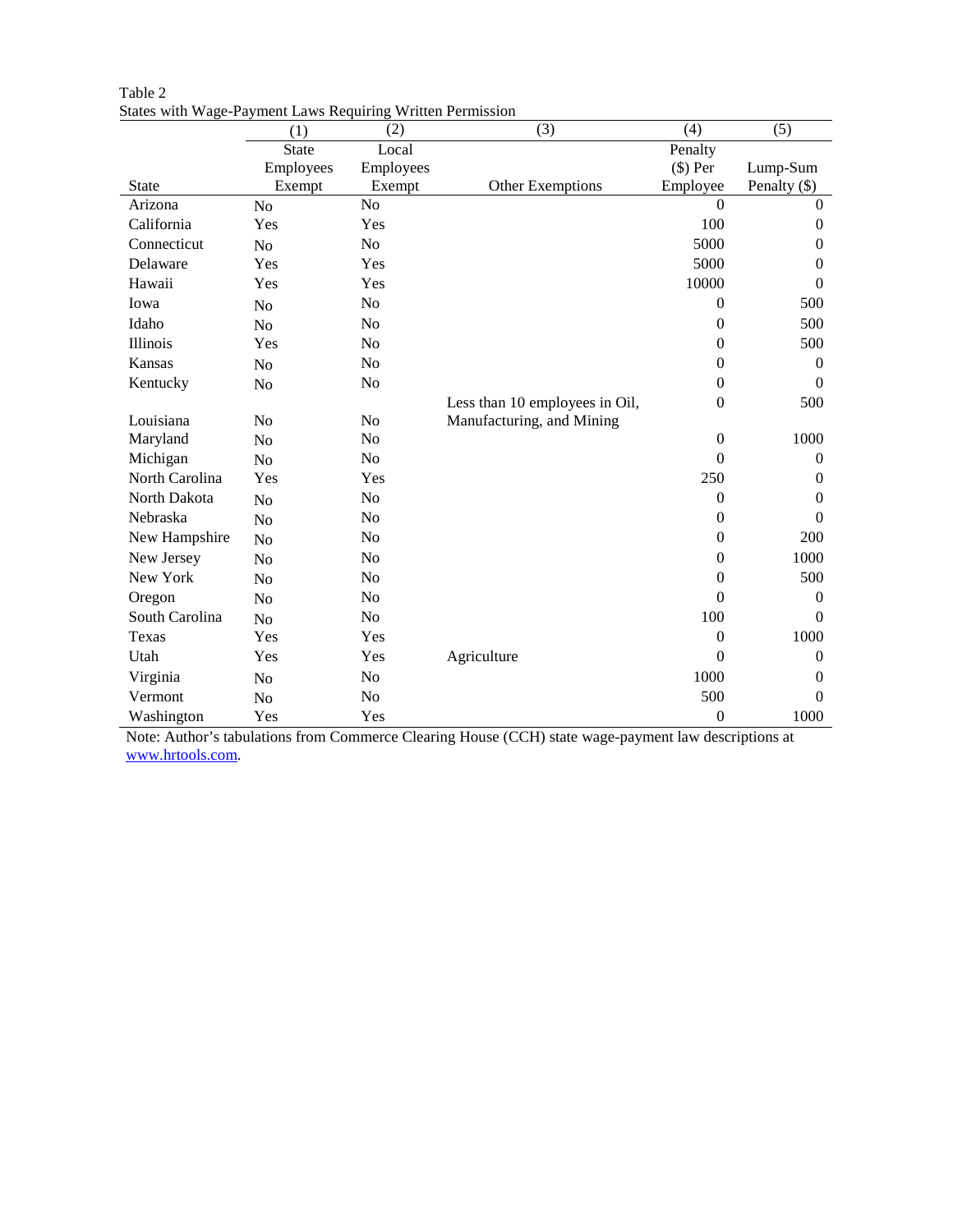Table 3

Random-Effect Probit Estimates of the Determinants of 401(k) Participation, Standard Errors in Parentheses, Marginal Effects in Brackets

| <b>Explanatory Variable</b>     | (1)           | (2)           | (3)          | (4)          |
|---------------------------------|---------------|---------------|--------------|--------------|
| Dummy if State Requires Written | 0.387         | 0.375         | 0.276        | 0.166        |
| Permission ×After PPA2006       | (0.192)       | (0.191)       | (0.192)      | (0.196)      |
|                                 | [0.097]       | [0.094]       | [0.069]      | [0.042]      |
| Dummy if State Requires Written |               |               |              | 0.000680     |
| Permission ×After PPA2006 ×     |               |               |              | (0.000306)   |
| Penalty<br>per Employee         |               |               |              | [0.000180]   |
|                                 |               |               |              |              |
| Dummy if After PPA2006          | 0.521         | 0.382         | 0.497        | 0.492        |
|                                 | (0.139)       | (0.152)       | (0.157)      | (0.157)      |
|                                 | [0.141]       | [0.104]       | [0.132]      | [0.130]      |
| Earnings                        | 0.182         | 0.175         | 0.136        | 0.134        |
|                                 | (0.0280)      | (0.0295)      | (0.0478)     | (0.0480)     |
|                                 | [0.050]       | [0.048]       | [0.036]      | [0.035]      |
| <b>Earnings Squared</b>         | $-0.00131$    | $-0.00127$    | $-0.000474$  | $-0.000298$  |
|                                 | (0.000745)    | (0.000727)    | (0.00236)    | (0.00238)    |
|                                 | $[-0.000358]$ | $[-0.000349]$ | $[-0.00013]$ | $[-0.00008]$ |
| Dummy if other pension coverage | $-1.151$      | $-1.147$      | $-1.168$     | $-1.163$     |
|                                 | (0.146)       | (0.145)       | (0.149)      | (0.148)      |
|                                 | $[-0.293]$    | $[-0.23]$     | $[-0.290]$   | $[-0.288]$   |
| Age                             |               | 0.0431        | 0.0244       | 0.0247       |
|                                 |               | (0.0191)      | (0.0187)     | (0.0187)     |
|                                 |               | [0.012]       | [0.006]      | [0.007]      |
| White                           |               | 0.116         | 0.0341       | 0.0288       |
|                                 |               | (0.166)       | (0.162)      | (0.161)      |
|                                 |               | [0.033]       | [0.009]      | [0.008]      |
| Female                          |               | 0.248         | 0.153        | 0.143        |
|                                 |               | (0.138)       | (0.150)      | (0.150)      |
|                                 |               | [0.068]       | [0.041]      | [0.038]      |
| Married                         |               | 0.337         | 0.320        | 0.325        |
|                                 |               | (0.295)       | (0.286)      | (0.285)      |
|                                 |               | [0.100]       | [0.092]      | [0.093]      |
| Widowed or Divorced             |               | $-0.228$      | $-0.145$     | $-0.135$     |
|                                 |               | (0.314)       | (0.307)      | (0.306)      |
|                                 |               | $[-0.067]$    | $[-0.041]$   | $[-0.037]$   |
|                                 |               |               |              |              |
| Some College                    |               | 0.0205        | $-0.0237$    | $-0.0238$    |
|                                 |               | (0.158)       | (0.158)      | (0.158)      |
|                                 |               | [0.006]       | $[-0.006]$   | $[-0.006]$   |
| College Graduate                |               | 0.0572        | 0.0230       | 0.0137       |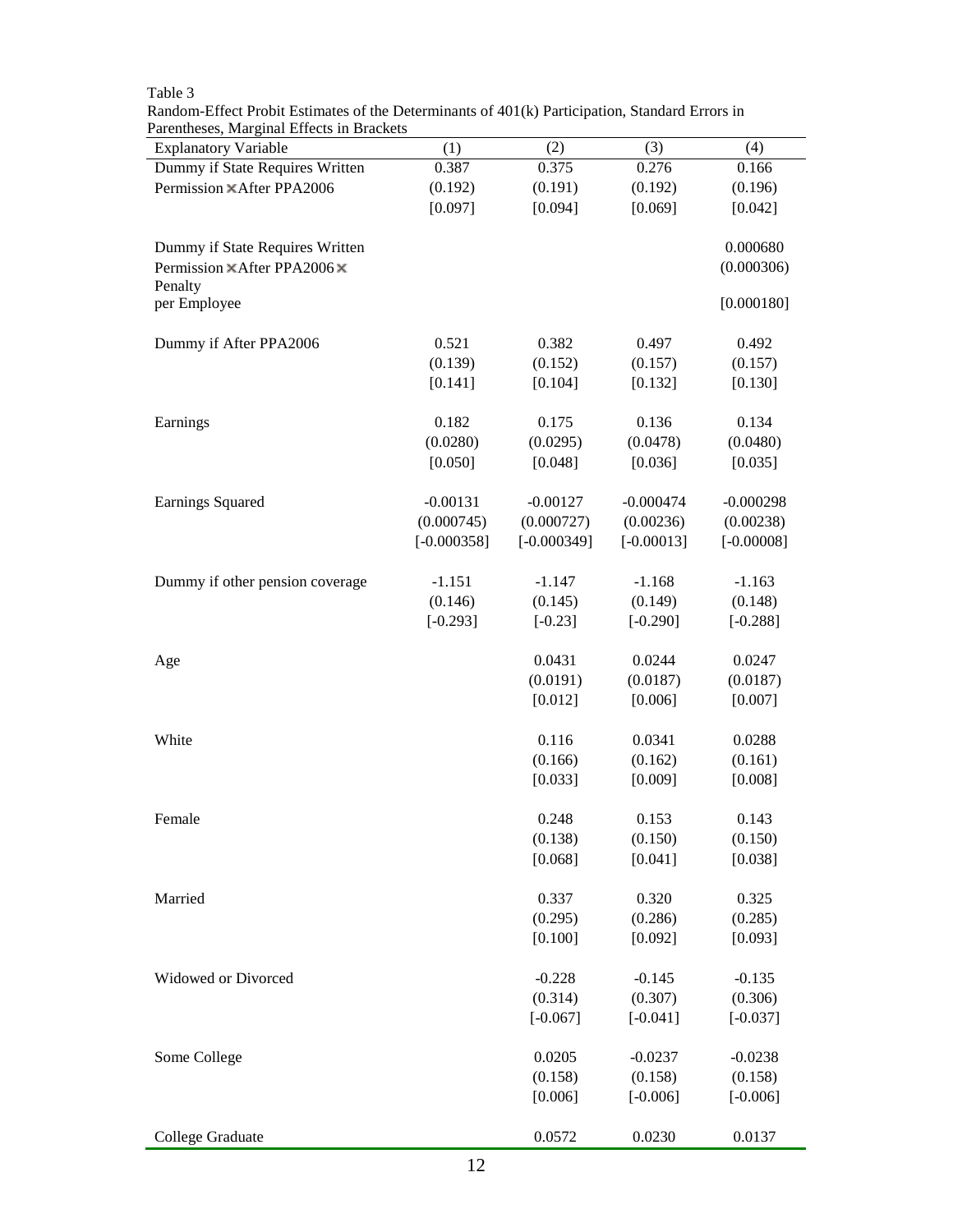|                                   |                | (0.167)<br>[0.016]     | (0.183)<br>[0.006]     | (0.183)<br>[0.004]     |
|-----------------------------------|----------------|------------------------|------------------------|------------------------|
| Number of Children                |                | $-0.0699$              | $-0.0825$              | $-0.0847$              |
|                                   |                | (0.0388)<br>$[-0.019]$ | (0.0379)<br>$[-0.022]$ | (0.0379)<br>$[-0.022]$ |
| <b>State Effects</b>              | Yes            | Yes                    | Yes                    | Yes                    |
| <b>Employment Characteristics</b> | N <sub>0</sub> | N <sub>0</sub>         | Yes                    | Yes                    |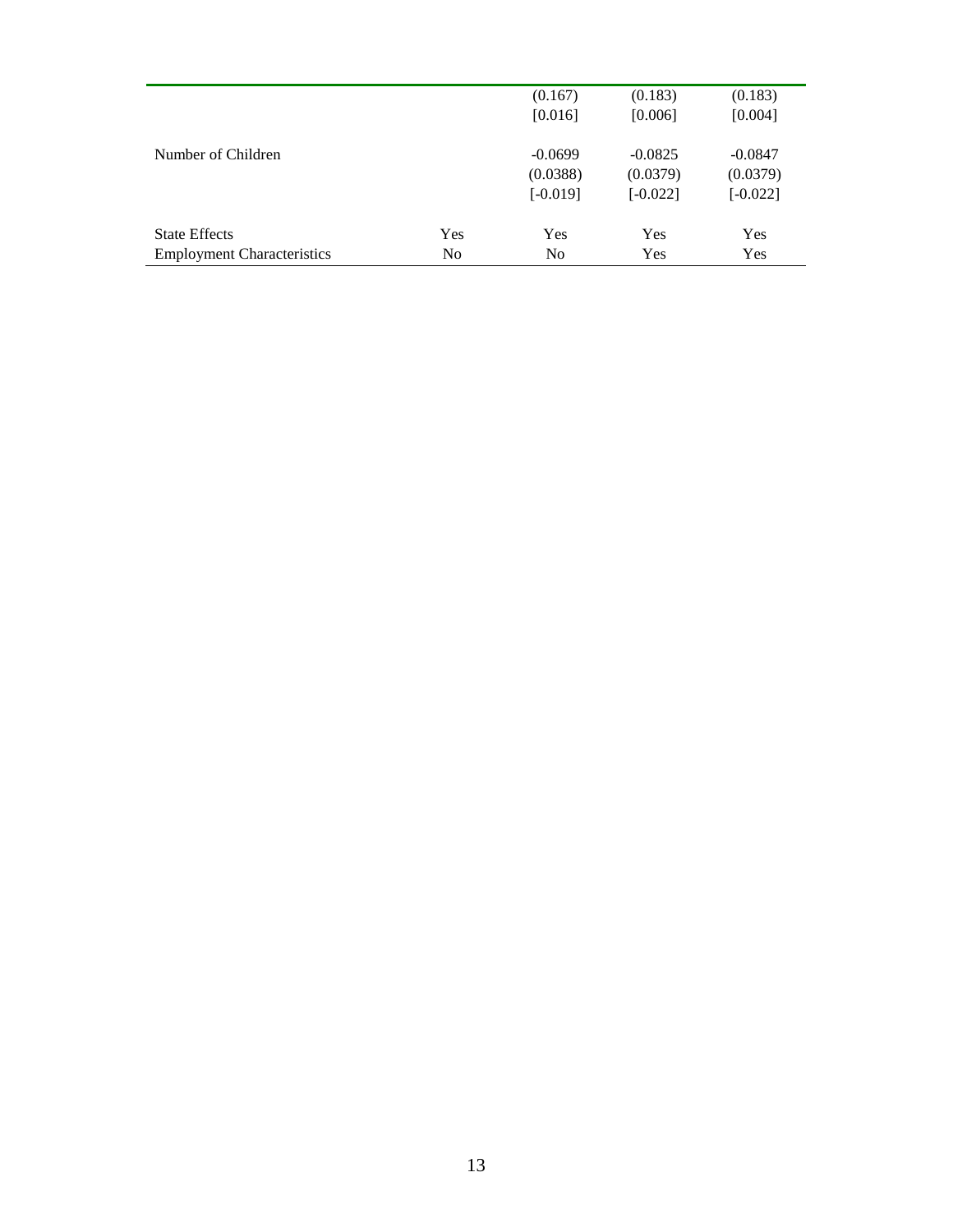Table 4

Two-Limit Random-Effect Tobit Estimates of the Determinants of 401(k) Contribution Amounts, Standard Errors in Parentheses

| <b>Explanatory Variable</b>                                                                                      | (1)            | (2)            | (3)        | (4)              |
|------------------------------------------------------------------------------------------------------------------|----------------|----------------|------------|------------------|
| Dummy if State Requires Written                                                                                  | 363.2          | 391.5          | 119.8      | 21.28            |
| Permission <b>XAfter PPA2006</b>                                                                                 | (508.3)        | (507.2)        | (506.4)    | (517.3)          |
| Dummy if State Requires Written<br>Permission $\mathbb{X}$ After PPA2006 $\mathbb{X}$<br>Penalty<br>per Employee |                |                |            | 0.584<br>(0.623) |
| <b>State Effects</b>                                                                                             | <b>Yes</b>     | <b>Yes</b>     | <b>Yes</b> | <b>Yes</b>       |
| <b>Quadratic in Earnings</b>                                                                                     | <b>Yes</b>     | <b>Yes</b>     | <b>Yes</b> | Yes              |
| <b>Other Pension Coverage</b>                                                                                    | <b>Yes</b>     | Yes            | Yes        | Yes              |
| Demographic Characteristics                                                                                      | N <sub>0</sub> | N <sub>0</sub> | <b>Yes</b> | <b>Yes</b>       |
| <b>Employment Characteristics</b>                                                                                | N <sub>0</sub> | N <sub>0</sub> | <b>Yes</b> | <b>Yes</b>       |